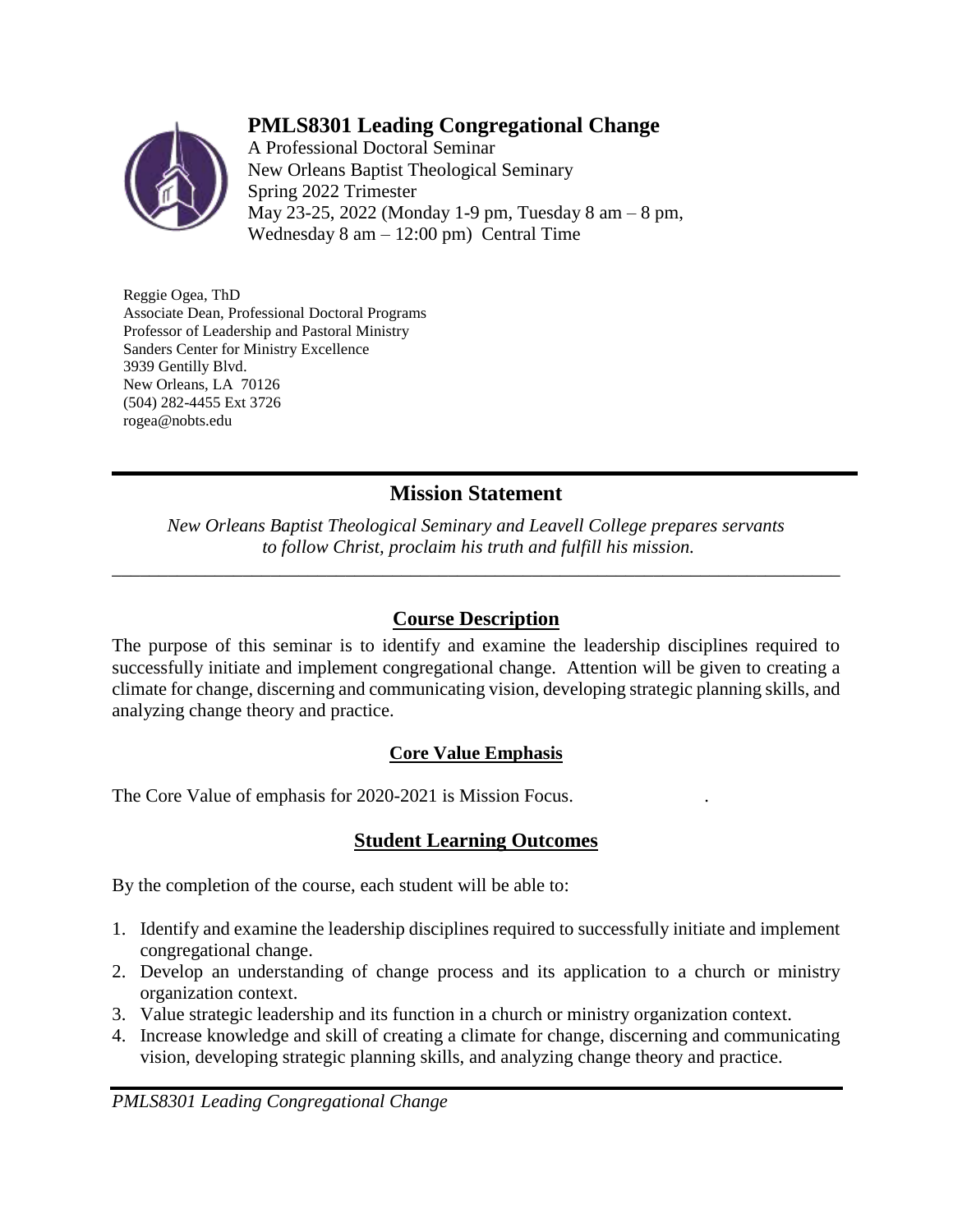## **Required Textbooks**

The following texts and resources are required reading for class discussions and are to be read in their entirety unless otherwise specified.

- Iorg, Jeff. *Leading Major Change in Your Ministry.* Nashville: B & H Publishing, 2018.
- Malphurs, Aubrey. *Look Before You Lead: How to Discern & Shape Your Church Culture.* Grand Rapids: Baker Books, 2013.
- Rainer, Thom S. *The Post-Quarantine Church: Six Urgent Challenges + Opportunities That Will Determine the Future of Your Congregation.* Carol Stream, IL: Tyndale, 2020.

### **Seminar Requirements and Assignments**

#### *Before the Seminar***:**

- **1.** Each student will read *Look Before You Lead*, by Aubrey Malphurs, and compose an **Executive Summary**. An Executive Summary is a document which summarizes a book in such a way that readers can become rapidly acquainted with it without having to read the entire contents. *Look Before Your Lead* is divided into three parts: Part 1 – The Basics of Congregational Culture; Part 2 – Reading Congregational Culture; and Part 3 – Shaping Congregational Culture. For **EACH** Part, compose:
	- a. A three-paragraph summary of the contents.
	- b. Select four significant insights or take-aways from the content, and give a one paragraph discussion of how you (the student) will utilize that insight or takeaway in your ministry skill-set.

The Executive Summary is to be double-spaced, Turabian  $8<sup>th</sup>$  edition format re: cover page, headings/subheadings, page numbers, etc. No Table of Contents required. Because the Executive Summary involves only one source, use parenthetical end notes instead of bottom-of-the-page footnotes for page references. No first person allowed for this assignment.

#### **Note: In addition to the Executive Summary, students are required to complete all of the audits, assessments and inventories in the Appendixes and be prepared to discuss any personal surprises or improvements in the seminar discussions.**

**2. Congregational/Ministry Case Study.** Each student will read *Leading Major Change in Your Ministry* by Iorg, and *The Post-Quarantine Church* by Rainer. Utilizing the 6-fold model for Leading Major Change by Iorg (Part 2 of the book), and the 9 Key Changes for the Post-Quarantine Church by Rainer (the last section of the book), each student will write a case study of their current congregation or ministry. The case study will involve the following components: (1) A four-page description of the state of the church/ministry, i.e. growing, plateaued, declining – citing statistics, demographics, and historical data; significant church ministries or ministry initiatives and their impact upon the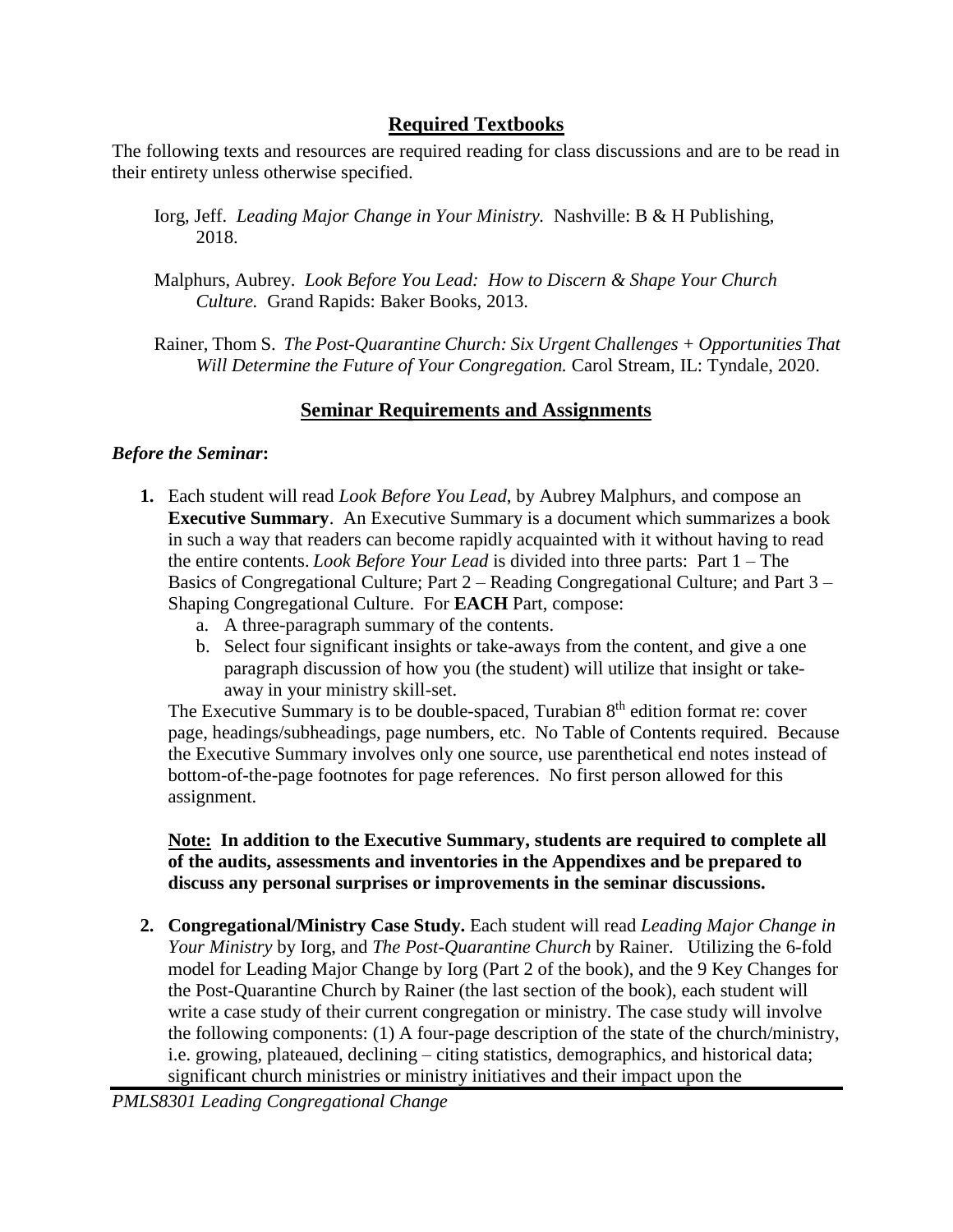congregation/ministry; and critical issues of concern needing to be addressed. (2) Select four key elements of change to be addressed, challenges to be met, and/or problems to be solved, and compose a three-page discussion of each one and which components of Iorg's model and Rainer's roadmap would be engaged in addressing the change, meeting the challenge, and/or solving the problem. (4) A one-page, bullet-list summary of the case study.

The Congregational/Ministry Case Study is to be written in narrative format, doublespaced, Turabian 8<sup>th</sup> edition format, re: cover page, margins, pagination, headings/subheadings, footnotes, etc. First person allowed in this assignment, but strong effort must be made to minimize the use of first person.

### **Note#1: Students must be prepared to present their congregational/ministry case study verbally during the seminar, utilizing either a bullet-list summary or a brief PowerPoint.**

**Note#2: Assignment 2 (Case Study) will be evaluated by the Writing Assessment Coordinator for Turabian 8th edition form and style, and Grammar form and style. Upload the Case Study into the appropriate Blackboard Assignment portal for grading. In addition to uploading on Blackboard, email the assignment, in a WORD document, to [pgarrett@nobts.edu.](mailto:pgarrett@nobts.edu) She will evaluate the document by inserting comments and email the edited document back to the student.**

**3.** Each student will read **the assigned textbook** listed below, and compose an **Annotated Analysis,** to involve the following components: (1) a two-page summary of the contents of the book, (2) the identification of five [5] key insights and/or issues addressed in the book related to congregational/ministry change and a one-page discussion for EACH insight, relating the importance of the insight in the student's ministry context, and (3) a one-page reflection on the two significant strengths of the book for leading change in a Congregational or Ministry Organization context.

The Annotated Analysis is to be single-spaced, a space between each single-spaced paragraph, no paragraph indentions, Turabian  $8<sup>th</sup>$  edition format, regarding cover page, margins, pagination, headings/subheadings, etc. Because the Annotated Analysis involves one source, use parenthetical end notes instead of bottom-of-the-page footnotes for references. No first person allowed.

### **NOTE: Textbooks will be assigned after course registration is finalized. In all likelihood, more than one student will be assigned to each textbook. Time will be given in the seminar for a group presentation on each textbook.**

Bolsinger, Tod. *Tempered Resilience: How Leaders are Formed in the Crucible of Change.* Downers Grove, IL: IVP, 2020. **(Barnhart, Benge, Clements, David)**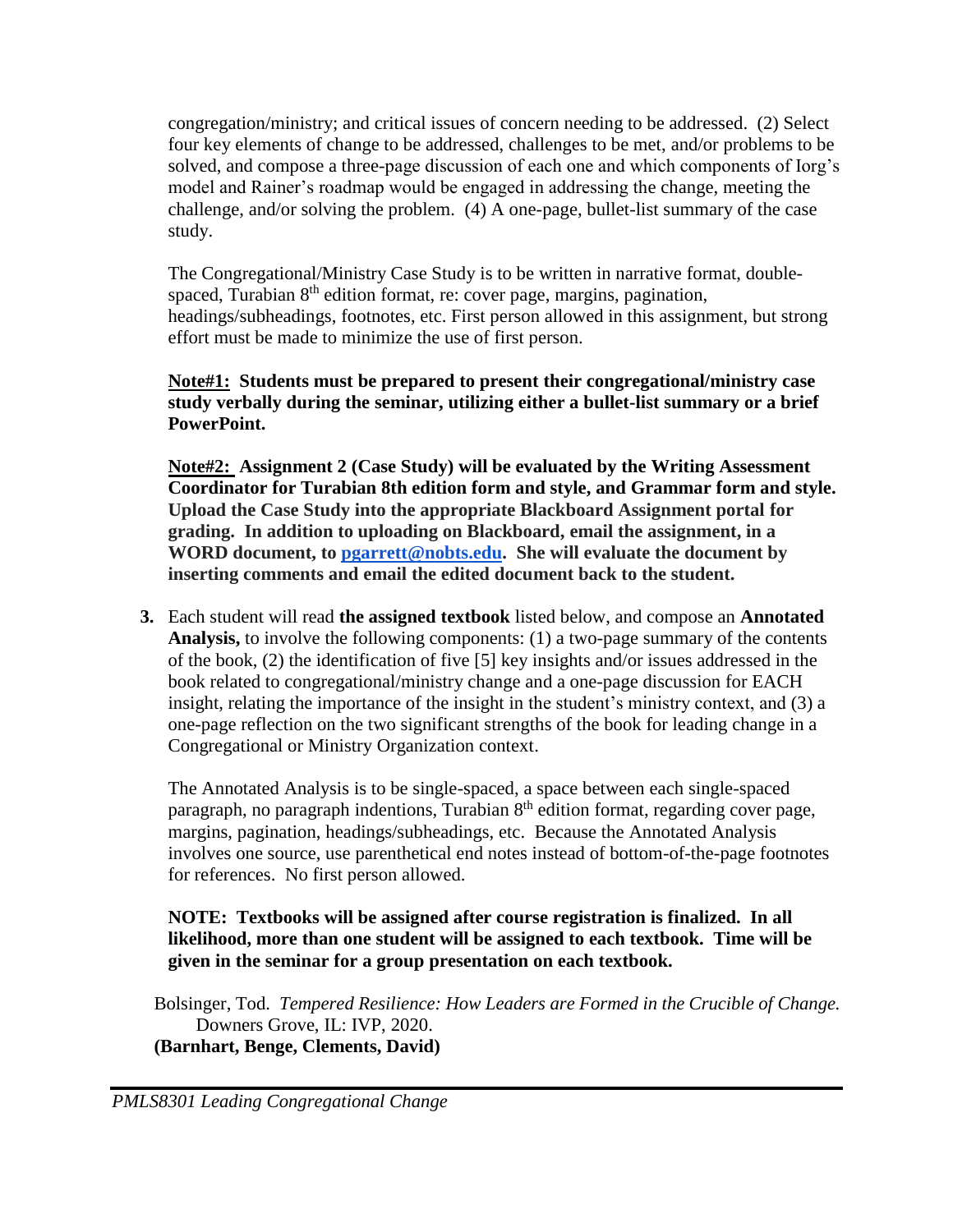Bridges, William. *Managing Transitions: Making the Most of Change*. 4<sup>th</sup> Edition. Philadelphia: Da Capo Press, 2016.

**(Holley, Nelson, Stagg, Young)**

Carmode, Scott. *The Innovative Church: How Leaders and Their Congregations Can Adapt in an Ever-Changing World.* Grand Rapids: Baker Academic, 2020. **(Alston, Bell, Blount)**

Herrington, Jim, Mike Bonhem, and James Furr. *Leading Congregational Change: A Practical Guide for the Transformational Journey.* San Francisco: Jossey Bass, 2000. **(Craft, Hadbacho, Humphries, Laden)** *Note:* **A Second Edition, copyright 2020, is available in Kindle format only. The second edition contains a new preface – the content is still the same as the 2000 version.**

Pasmore, Bill. *Leading Continuous Change: Navigating Churn in the Real World.* Oakland, CA: Berrett-Koehler Publishers, 2015.

**(McCluskey, Newell, Pitre)**

**Course management will be assimilated through BLACKBOARD. You will be informed when the BLACBOARD shell is ready in order to upload assignments. Assignments 1, 2, & 3 are to be uploaded to BLACKBOARD no later than 10:00 pm, Sunday, May 22, 2022.**

#### *During the Seminar*

**Seminar Presentations:** Each seminar participant will be involved in seminar presentations and discussions involving all three Pre-seminar assignments.

**Seminar Participation:** Seminar participants are expected to be active participants in all sessions of the seminar.

#### *After the Seminar:*

Each student will develop a **Strategy for Implementing Change** in their Congregation or Ministry Organization context. The Strategy must utilize all of the seminar textbooks and class discussions. Specific instructions regarding the format, structure, and components of the Strategy will be given by the professor prior to the end of the seminar. **The Strategy paper is to be posted in BLAKCBOARD no later than Friday, July 1, 2022.**

#### **Course Evaluation:**

Executive Summary 25% Case Study 25% Annotated Analysis 25% Strategy 25%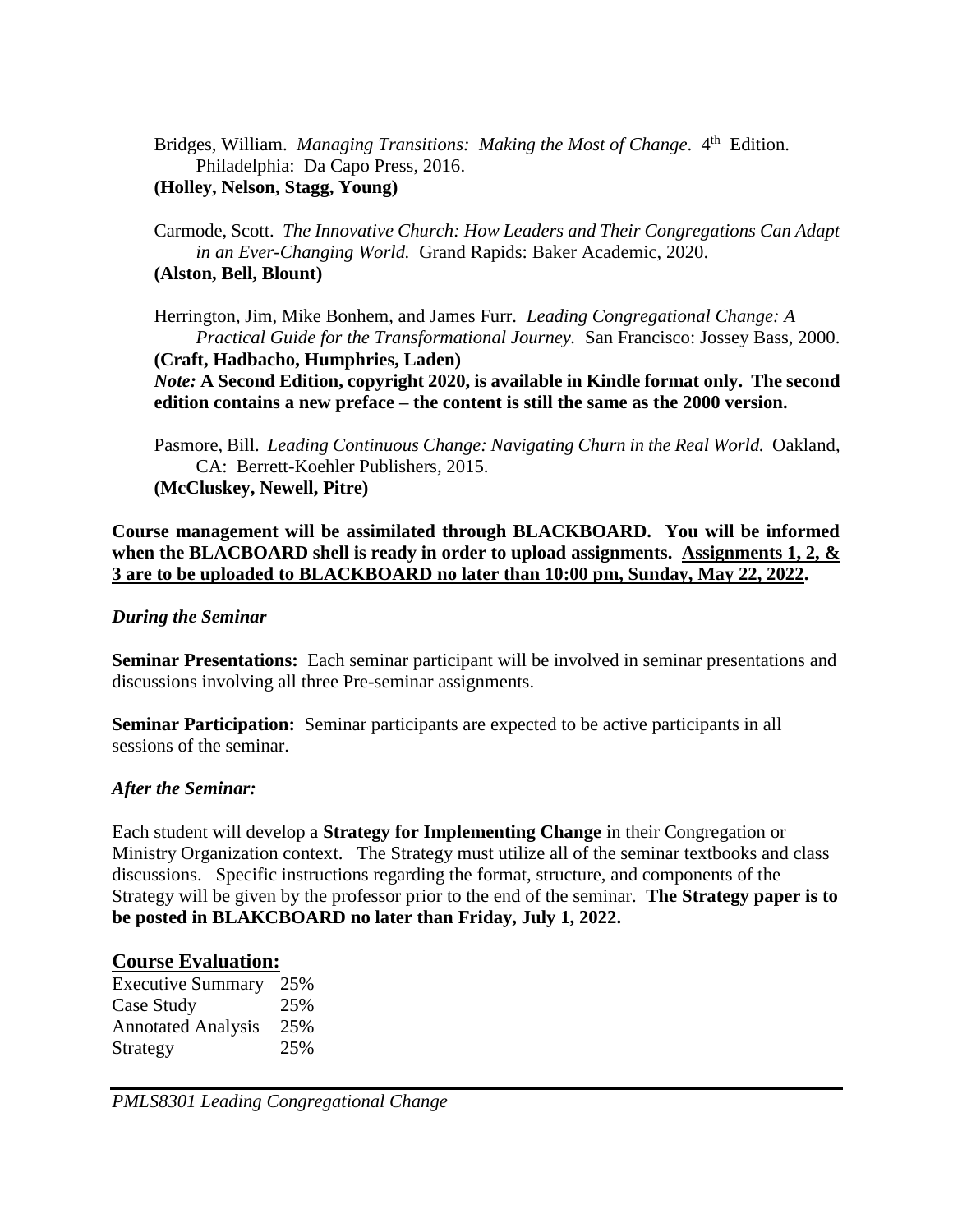## **Directed Study Requirements and Assignments**

- 1. Complete Assignment #1 (Malphurs **Executive Summary**) and Assignment #2 (**Congregational Case Study**) as defined in the Seminar Requirements above – due date same as listed above.
- 2. Regarding Assignment #3 in the Seminar Requirements above, compose an **Annotated Analysis** for all five books – due date as listed above.
- 3. Complete the *After the Seminar Assignment* **Strategy for Implementing Change**, as defined in the Seminar Requirements above – due date as listed above.

# **Seminar Bibliography**

- Adair, John. *Strategic Leadership: How to Think and Plan Strategically and Provide Direction.* Philadelphia: Kogan Page, 2010.
- Anderson, Leith. *Leadership That Works: Hope and Direction for Church and Parachurch Leaders in Today's Complex World.* Minneapolis: Bethany House Publishers, 1999.
- Anderson, Robert J. and William A. Adams. *Scaling Leadership: Building Organizational Capability and Capacity to Create Outcomes That Matter Most.* Hoboken, New Jersey: John Wiley & Sons, 2019.
- Ashhenas, Ron, Dave Ulrich, Todd Jich, and Steve Herr. *The Boundaryless Organization: Breaking the Chains of Organizational Structure.* San Francisco: Jossey-Bass Publishers, 1995.

Augsburger, David. *Caring Enough to Confront*. Pennsylvania, Scottdale: Herald Press, 1981.

- Barna, George, ed. *Leaders on Leadership: Wisdom, Advice and Encouragaement on the Art of Leading God's People*. Ventura, CA: Regal Books, 1997.
	- \_\_\_\_\_\_\_\_. The Habits of Highly Effective Churches: Being Strategic in Your God-given Ministry. Grand Rapids: Regal, 1999.

\_\_\_\_\_\_\_\_\_\_. *The Power of Vision: Discover and Apply God's Plan for Your Life and Ministry*. Revised Updated Edition. Grand Rapids: Baker Books, 2009.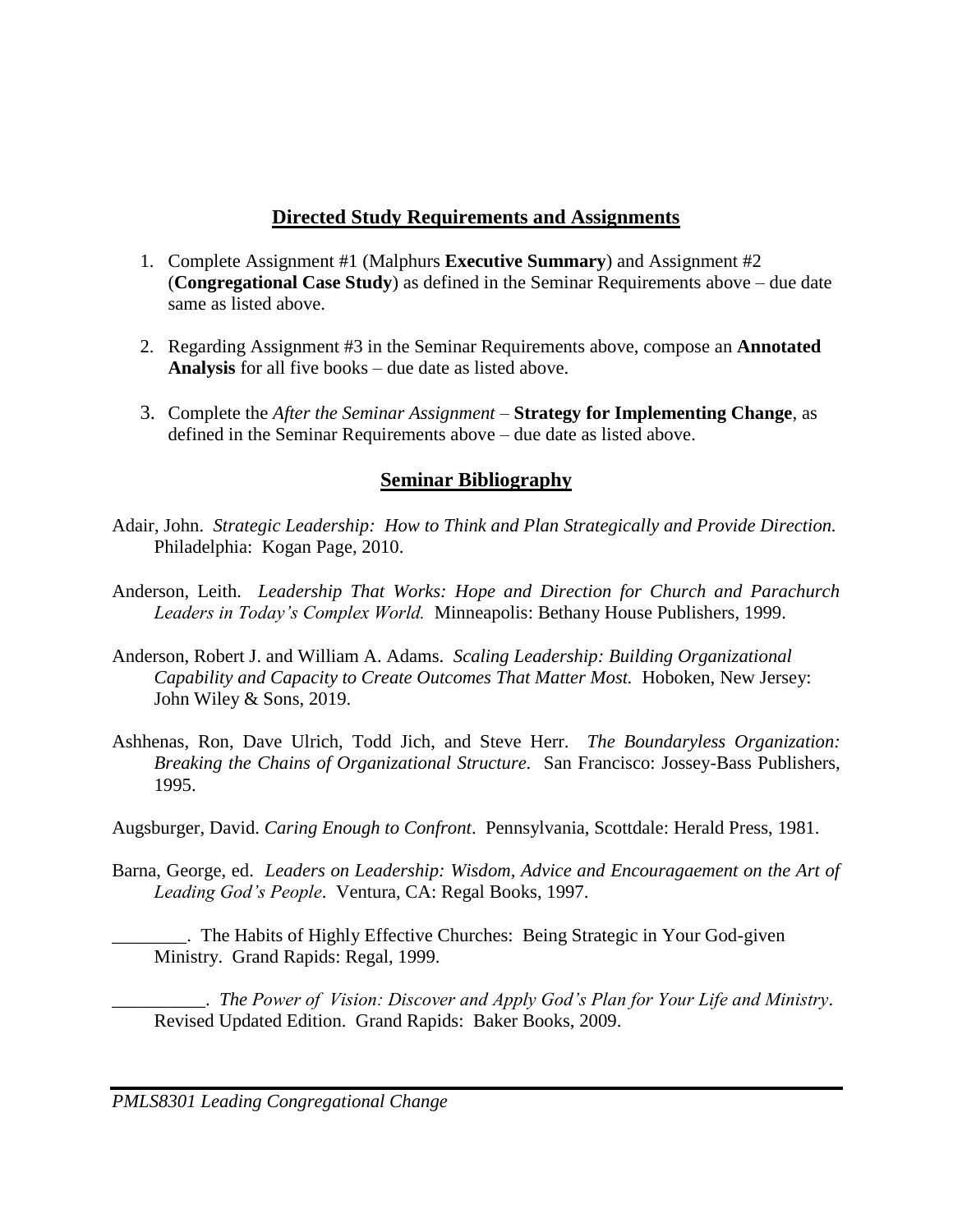- Bennis, Warren. *On Becoming a Leader*. Reading: Addison-Wesley Publishing Company, Inc., 1989.
- Bennis, Warren and Patricia Ward Bierderman. *Organizing Genius: The Secrets of Creative Collaboration.* Massachusetts: Addison-Wesley Publishing Company, Inc., 1989.
- Bennis, Warren and Joan Goldsmith. *Learning to Lead: A Workbook on Becoming a Leader*. Reading: Addison-Wesley, 1994.
- Bennis, Warren and Burt Nanus. *Leaders*. Toronto: Fitzhenry and Whiteside, 1985.
- Berkley, James D. ed. *Leadership Handbook of Management and Administration: Practical Insight from a Cross Section of Ministry Leaders*. Grand Rapids, MI: Baker Books, 1994.
- Blackaby, Henry T. and Richard Blackaby. *Spiritual Leadership: Moving People on to God's Agenda, Revised and Expanded.* Nashville: B & H, 2011.
- Bolsinger, Tod. *Canoeing the Mountains: Christian Leadership in Uncharted Territories*. Downers Grove, IL: Intervarsity Press, 2015.

\_\_\_\_\_\_\_\_\_\_. *Tempered Resilience: How Leaders are Formed in the Crucible of Change.* Downers Grove, IL: IVP, 2020.

Bridges, William. *Managing Transitions: Making the Most of Change*. 4<sup>th</sup> Edition. Philadelphia: Da Capo Press, 2016

Burns, James MacGregor. *Leadership*. New York: Harper and Row, 1978.

- . Transforming Leadership. New York: Grove Press, 2003
- Callahan, Ken. *Effective Church Leadership: Building on the Twelve Keys*. New York: Harper Collins, 1990.
- Cameron, Kim S. and Robert E. Quinn. *Diagnosing and Changing Organizational Culture: Based on the Competing Values Values Framework*. 3rd Edition. San Francisco: Jossey-Bass, 2011.
- Carmode, Scott. *The Innovative Church: How Leaders and Their Congregations Can Adapt in an Ever-Changing World.* Grand Rapids: Baker Academic, 2020.
- Chand, Samuel R. *Cracking Your Church's Leadership Code: Seven Keys to Unleashing and Inspiration.* San Francisco: Jossey-Bass, 2010.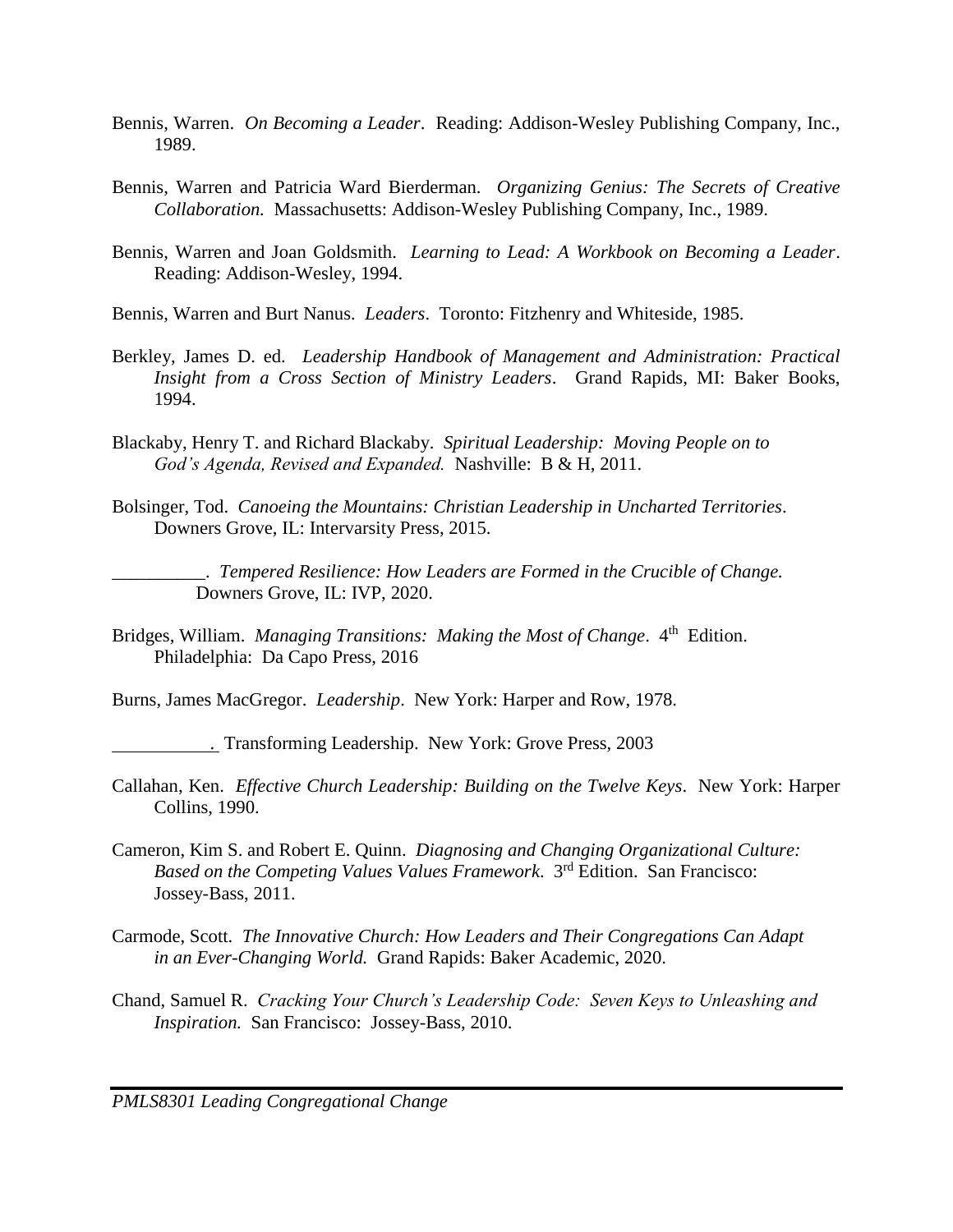- Clinton, Robert J. *Leadership Series: A Short History of Leadership Theory*. Altadena CA: Barnabas Publishers, 1992.
- Daft, Richard L. *Leadership Theory and Practice*. Fort Worth, Texas: Harcourt, 1999.
- Dale, Robert O. *Pastoral Leadership*. Nashville: Abingdon Press, 1986.
- Damazio, Frank. *The Making of a Leader: Biblical Leadership Principles for Today's Leaders*. Portland: City Bible Publishing, 1988.

DePree, Max. *Leadership is an Art*. New York: Doubleday, 1989.

\_\_\_\_\_\_\_\_\_\_. *Leading Without Power: Finding Hope in Serving Community*. San Francisco: Jossey-Bass, 1997.

- Dickerson, John S. *The Great Evangelical Recession: 6 Factors That Will Crash the American Church…and How to Prepare.* Grand Rapids: Baker Books, 2013.
- Drucker, Peter F. *Managing the Nonprofit Organization: Practices and Principles*. New York: Harper Collins Publishers, 1990.
- Echols, Steven and Allen England. *Catastrophic Crisis: Ministry Leadership in the Mist of Trial and Tragedy.* Nashville: Broadman and Holman, 2011.
- Ertel, Chris and Lisa Kay Solomon. *Moments of Impact: How to Design Strategic Conversations That Accelerate Change.* New York: Simon and Schuster, 2014.
- Finzel, Hans. *The Top Ten Mistakes Leaders Make*. Wheaton: Victor Books, 1994.

Ford, Leighton. *Transforming Leadership*. Downer's Grove: Intervarsity, 1991.

Gangel, Kenneth O. *Feeding and Leading: A Practical Handbook on Administration in Churches and Christian Organizations*. Wheaton, IL: Victor Books, 1997.

\_\_\_\_\_\_\_\_\_\_. *Team Leadership in Christian Ministry: Using Multiple Gifts to Build a Unified Vision*, revised edition. Chicago: Moody Press, 1997.

Gardner, Howard. *Leading Minds: An Anatomy of Leadership*. New York: Basic Books, 1995.

Gardner, John W. *On Leadership*. New York: The Free Press, 1990.

Getz, Gene A. *The Measure of a Healthy Church: How God Defines Greatness in a Church*. Chicago: Moody Pub., 2007.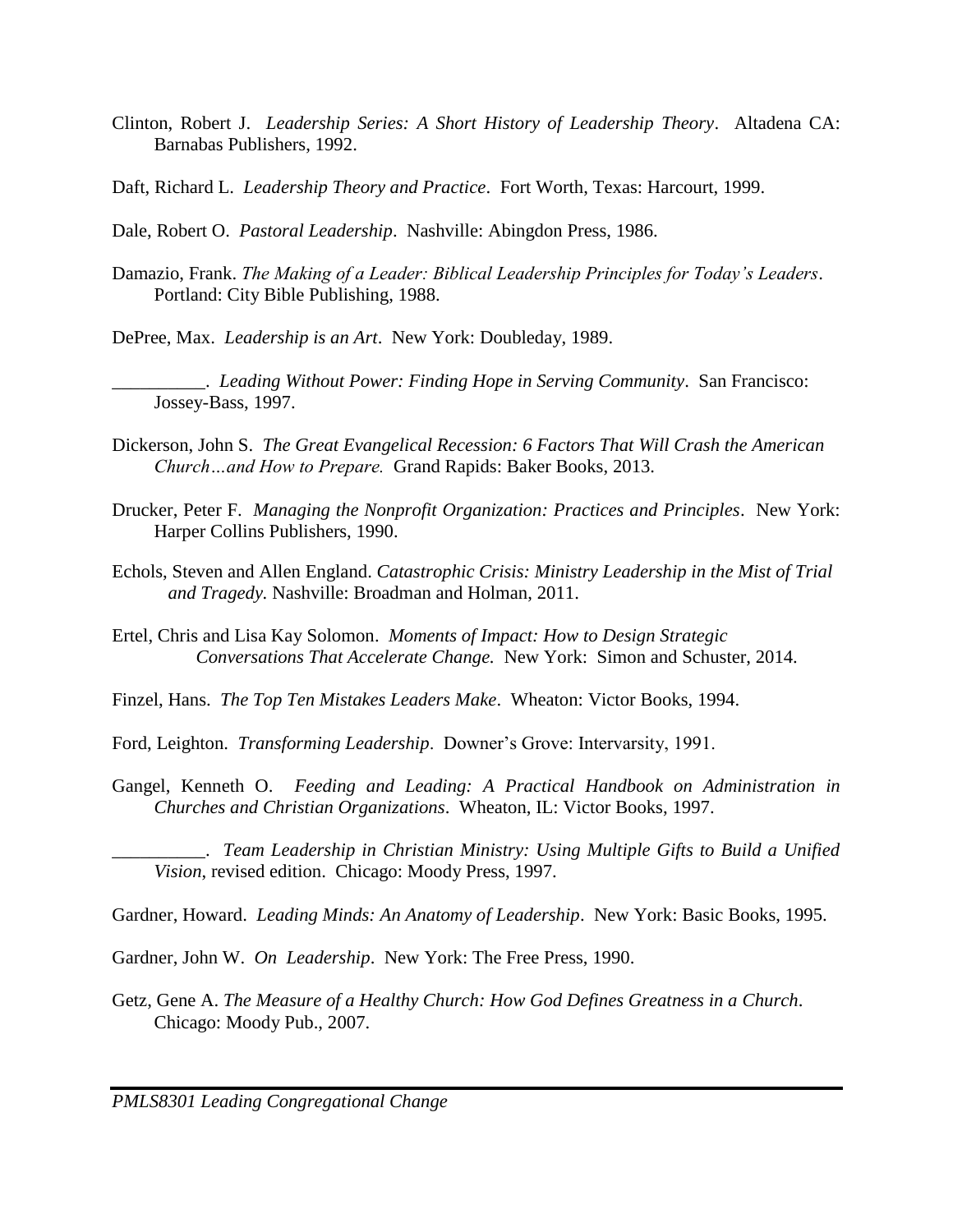Goethals, George R., Georgia J. Sorenson, and James McGregor Burns, editors. *Encyclopedia of Leadership, 4 Volumes*. Thousand Oaks, California: Sage Publications, 2004.

Goleman, Daniel. *Emotional Intelligence*. New York: Bantam Books, 1995.

\_\_\_\_\_\_\_\_. *Social Intelligence: Beyond IQ, Beyond Emotional Intelligence*. New York: Bantam, 2006.

- Goleman, Daniel, Richard Boyatzis and Annie McKee. *Primal Leadership: Realizing the Power of Emotional Intelligence*. Boston: Harvard Business School Press, 2002.
- Greenleaf, Robert K. *Servant Leadership: A Journey Into the Nature of Legitimate Power and Greatness.* New York: Paulist Press, 1977.
- Greenberg, Jerald and Robert A. Baron. *Behavior in Organization: Understanding and Managing the Human Side of Work.* Upper Saddle River, New Jersey: Prentice Hall, 1999.
- Grenny, Joseph, Kerry Patterson, David Maxfield, Ron McMillan, and Al Switzler. *Influencer: The New Science of Leading Change.* Revised and Updated Second Edition. Columbus: McGraw Hill Education, 2013.
- *HBR's 10 Must Reads: On Change Management*. Boston: Harvard Business School Publishing, 2011
- Heath, Chip and Dan Heath. *Switch: How to Change Things When Change is Hard.* New York: Broadway Books, 2010.
- Heath, Dan. *Upstream: The Quest To Solve Problems Before They Happen. New York: Avid Reader Press, 2020.*
- Hendricks, Howard G. *Color Outside the Lines: A Revolutionary Approach to Creative Leadership.* Nashville: Word Publishing, 1998.
- Herrington, Jim, Mike Bonem and James H. Furr. *Leading Congregational Change: A Practical Guide for the Transformational Journey.* San Francisco: Jossey-Bass Publishers, 2000.
- Herrington, Jim, R. Robert Creech and Trisha Taylor. *Learning Change: Congregational Transformation Feuled by Personal Renewal.* Grand Rapids, Kregel, 2017.
- Hughes, Richard L., Katherine Colarelli Beatty, and David L. Dinwoodie. *Becoming a Strategic Leader: Your Role in Your Organization's Enduring Success.* Second Edition. San Francisco: Jossey-Bass, 2014.

Hull, William E. *Strategic Preaching: The Role of the Pulpit in Pastoral Leadership*. St.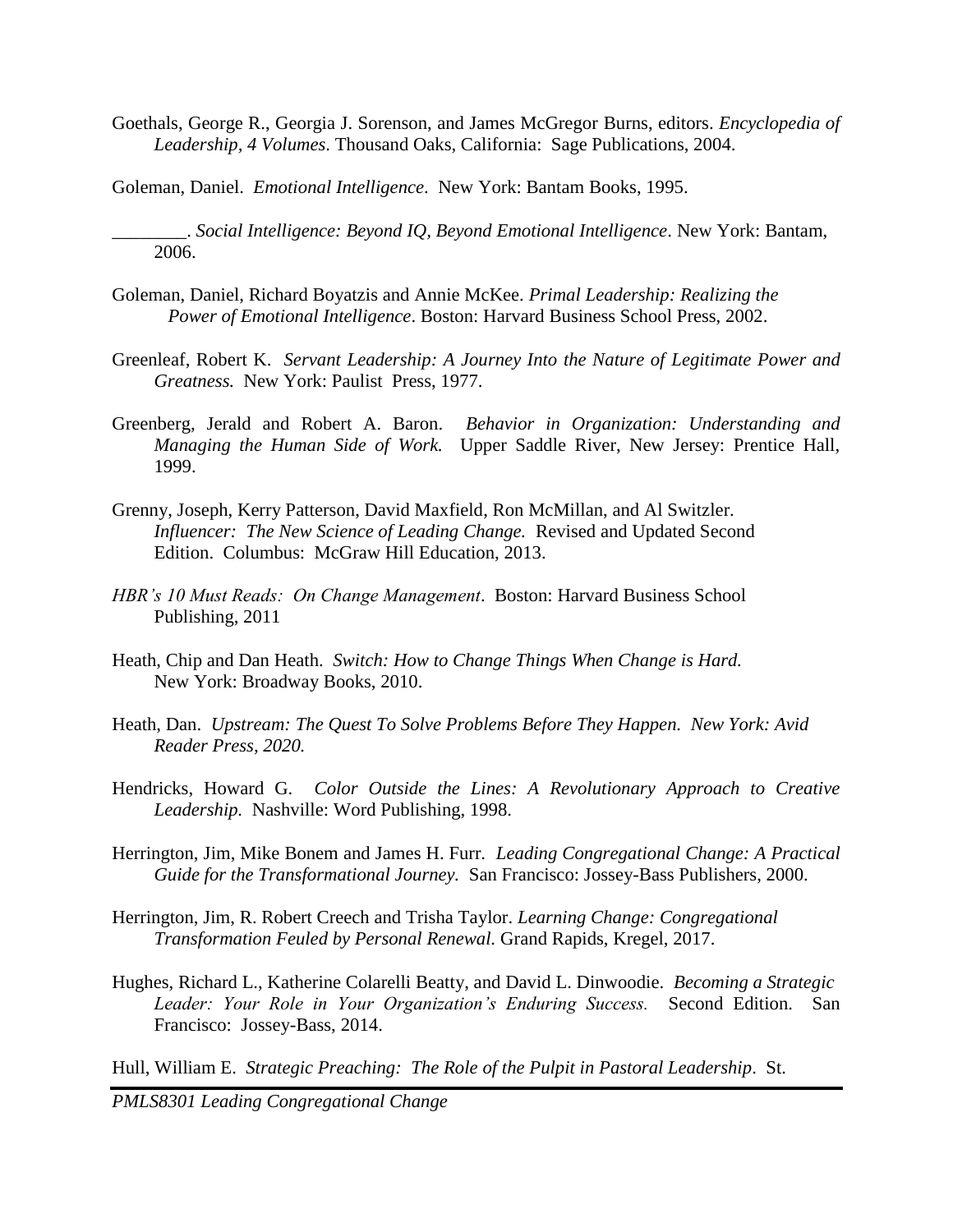Louis: Chalice Press, 2006.

Iorg, Jeff. *Leading Major Change in Your Ministry.* Nashville: B & H Publishing, 2018.

- Kegan, Robert and Lisa Laskow Lahey. *Immunity to Change: How to Overcome it and Unlock the Potential in Yourself and Your Organization*. Boston: Harvard Business School Publishing, 2009.
- Kotter, John P. *A Force for Change: How Leadership Differs from Management*. New York: Free Press, 1990.

\_\_\_\_\_\_\_\_\_\_. *Leading Change*. Boston: Harvard Business School Press, 2012.

\_\_\_\_\_\_\_\_ . *A Sense of Urgency*. Boston: Harvard Business Press, 2008.

Kotter, John P. and Holger Rathgeber. *Our Iceberg is Melting: Changing and Succeeding Under any Conditions.* New York: St. Martin's Press, 2005.

Kouzes, James M. and Barry Z. Posner. *Credibility*. San Francisco: Jossey-Bass, 1993.

\_\_\_\_\_\_\_\_\_\_. *The Truth about Leadership: The No-fads, Heart* 

*of the Matter Facts That You Need to Know.* San Francisco: Jossey-Bass, 2010. \_\_\_\_\_\_\_\_\_\_. *The Leadership Challenge*. San Francisco: Jossey-Bass, 1990.

Krupp, Steven and Paul J.H. Schoemaker. *Winning the Long Game: How Strategic Leaders Shape the Future.* New York: Public Affairs, 2014.

Leas, Speed. *Discover Your Conflict Management Style*. Washington: Alban Institute, 1984.

- Lewis, Philip V. *Transformational Leadership: A New Model for Total Church Involvement*. Nashville: Broadman and Holman, 1996.
- Lewis, Robert and Wayne Cordeiro. *Culture Shift: Transforming Your Church From the Inside Out.* San Francisco: Jossey-Bass, 2005.
- Lewis, Stephen, Matthew Wesley Williams, and Dori Grinenko Baker. *Another Way: Living and Leading Change on Purpose.* St. Louis: Chalice Press, 2020.
- Malphurs, Aubrey. *Advanced Strategic Planning: A 21st Century Model for Church and*  Ministry Leaders. 3<sup>rd</sup> Edition. Grand Rapids: Baker Books, 2013.
	- *\_\_\_\_\_\_\_\_. Being Leaders: The Nature of Authentic Christian Leadership*. Grand Rapids: Baker Books, 2003.

\_\_\_\_\_\_\_. *Look Before You Lead: How to Discern and Shape Your Church Culture*.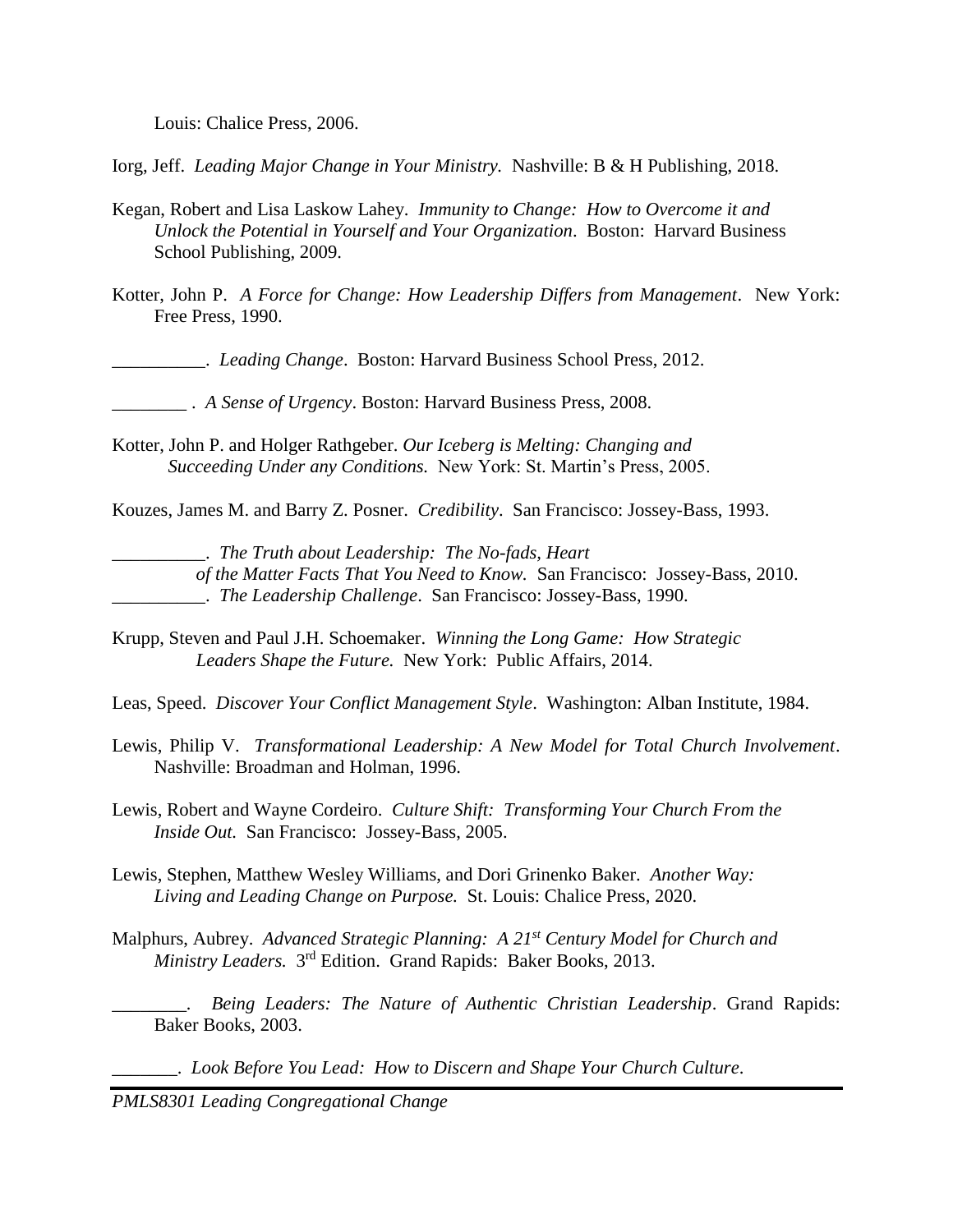Grand Rapids: Baker Books, 2013.

\_\_\_\_\_\_\_\_\_\_. *Values-Driven Leadership: Discovering and Developing Your Core Values for Ministry.* Grand Rapids: Baker Book House, 1996.

Malphurs, Aubrey and Gordon E. Penfold. *Re:Vision: The Key to Transforming Your Church*. Grand Rapids: Baker Books, 2014.

Maxwell, John C. *Be a People Person*. Wheaton: Victor Books, 1989.

\_\_\_\_\_\_\_\_\_\_. *Developing the Leaders Around You*. Nashville: Thomas Nelson, 1995.

\_\_\_\_\_\_\_\_\_\_. *Developing the Leader Within You*. Nashville: Thomas Nelson, 1993.

\_\_\_\_\_\_\_\_\_\_. *Good Leaders Ask Great Questions.* Nashville: Center Street, 2014.

\_\_\_\_\_\_\_\_\_\_. *The 21 Indispensable Qualities of a Leader: Becoming the Person Others* Will Want to Follow. 2<sup>nd</sup> Edition. Nashville: Thomas Nelson, 2007

\_\_\_\_\_\_\_\_\_\_. *The 21 Irrefutable Laws of Leadership: Follow Them and People Will Follow You*. 10th Anniversary Edition. Nashville: Thomas Nelson, 2007.

Miller, Calvin. *The Empowered Leader: 10 Keys to Servant Leadership*. Nashville: Broadman and Holman, 1995.

Murren, Doug. *Leader Shift*. Ventura: Regal Books, 1994.

- Nanus, Burt. *Visionary Leadership*. San Francisco: Jossey-Bass Pub., 1992.
- Nieuwhof, Carey. *Leading Change Without Losing It: Five Strategies That Can Revolutionize How You Lead Change When Facing Opposition*. Cumming, GA: The rethink Group, Inc., 2012.
- Pasmore, Bill. *Leading Continuous Change: Navigating Churn in the Real World.* Oakland, CA: Berrett-Koehler Publishers, 2015.
- Perkins, Dennis N.T. *Leading at The Edge: Leadership Lessons from the Extraordinary Saga of Shackleton's Antarctic Expedition.* Second Edition. New York: AMACOM, 2012.
- Rainer, Thom S. *The Post-Quarantine Church: Six Urgent Challenges + Opportunities That Will Determine the Future of Your Congregation.* Carol Stream, IL: Tyndale, 2020.
- Rendle, Gil: *Quietly Courageous: Leading the Church in a Changing World.* Lanham, Maryland: Roman & Littlefield Publishing Group, 2019.